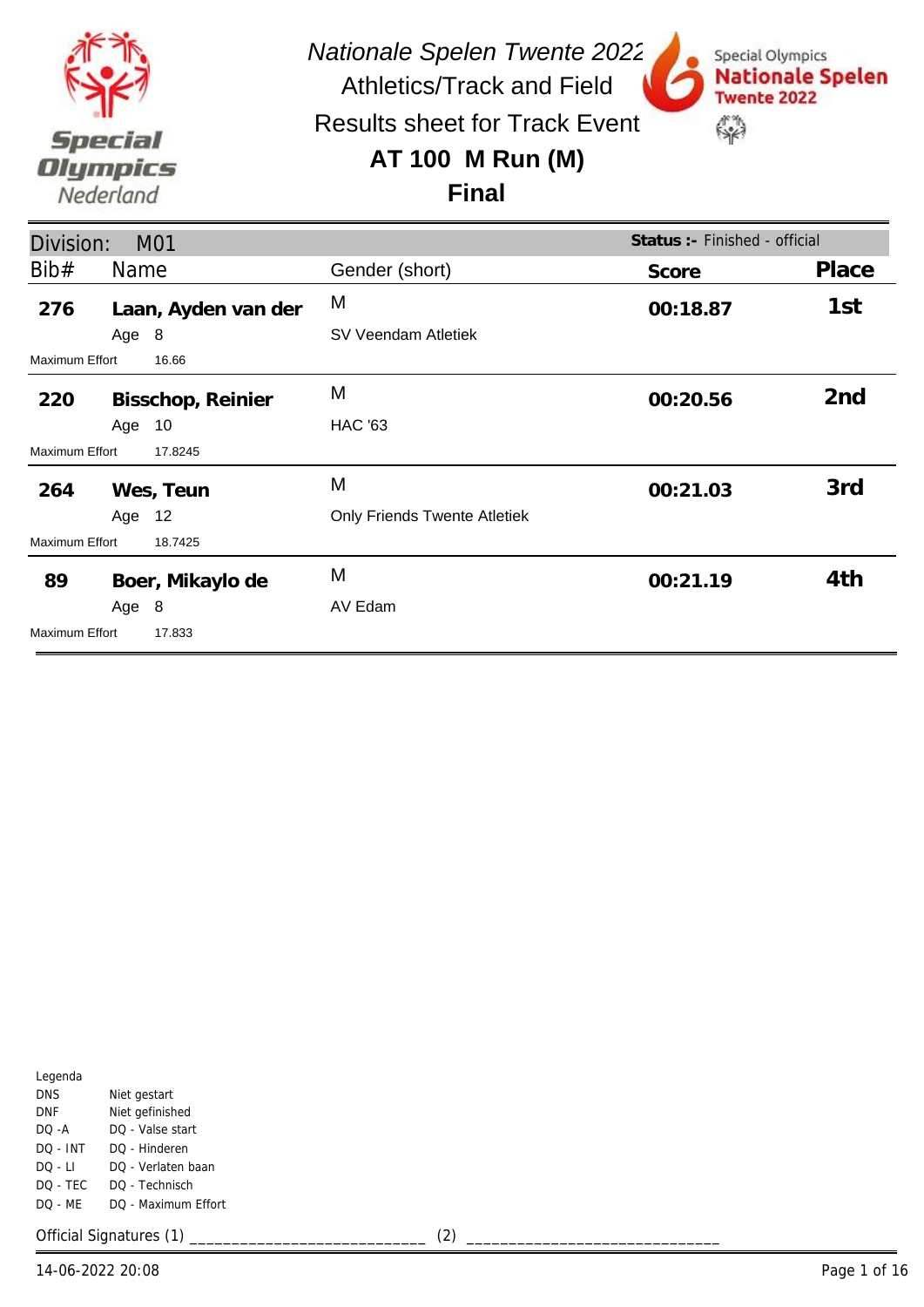

Results sheet for Track Event

## **AT 100 M Run (M)**



#### **Final**

|                | Status :- Finished - official<br>Division:<br>M <sub>02</sub> |                      |          |                 |  |  |
|----------------|---------------------------------------------------------------|----------------------|----------|-----------------|--|--|
| Bib#           | <b>Name</b>                                                   | Gender (short)       | Score    | Place           |  |  |
| 170            | Groen, Sem                                                    | M                    | 00:15.67 | 1st             |  |  |
|                | 15<br>Age                                                     | AV Spark Spijkenisse |          |                 |  |  |
| Maximum Effort | 13.09                                                         |                      |          |                 |  |  |
| 281            | Teekens, Matthijs                                             | M                    | 00:17.13 | 2 <sub>nd</sub> |  |  |
|                | 13<br>Age                                                     | SV Veendam Atletiek  |          |                 |  |  |
| Maximum Effort | 14.4925                                                       |                      |          |                 |  |  |
| 149            | Verlaan, Youri                                                | M                    | 00:17.18 | 3rd             |  |  |
|                | Age 15                                                        | AV Lycurgus          |          |                 |  |  |
| Maximum Effort | 14.5605                                                       |                      |          |                 |  |  |
| 176            | Oladipo, Alexandro                                            | M                    | 00:18.58 | 4th             |  |  |
|                | 12<br>Age                                                     | AV Spark Spijkenisse |          |                 |  |  |
| Maximum Effort | 15.3085                                                       |                      |          |                 |  |  |

| Legenda    |                     |
|------------|---------------------|
| <b>DNS</b> | Niet gestart        |
| DNF        | Niet gefinished     |
| DO -A      | DO - Valse start    |
| DO - INT   | DO - Hinderen       |
| DO - LI    | DO - Verlaten baan  |
| DO - TEC   | DO - Technisch      |
| DO - MF    | DO - Maximum Effort |
|            |                     |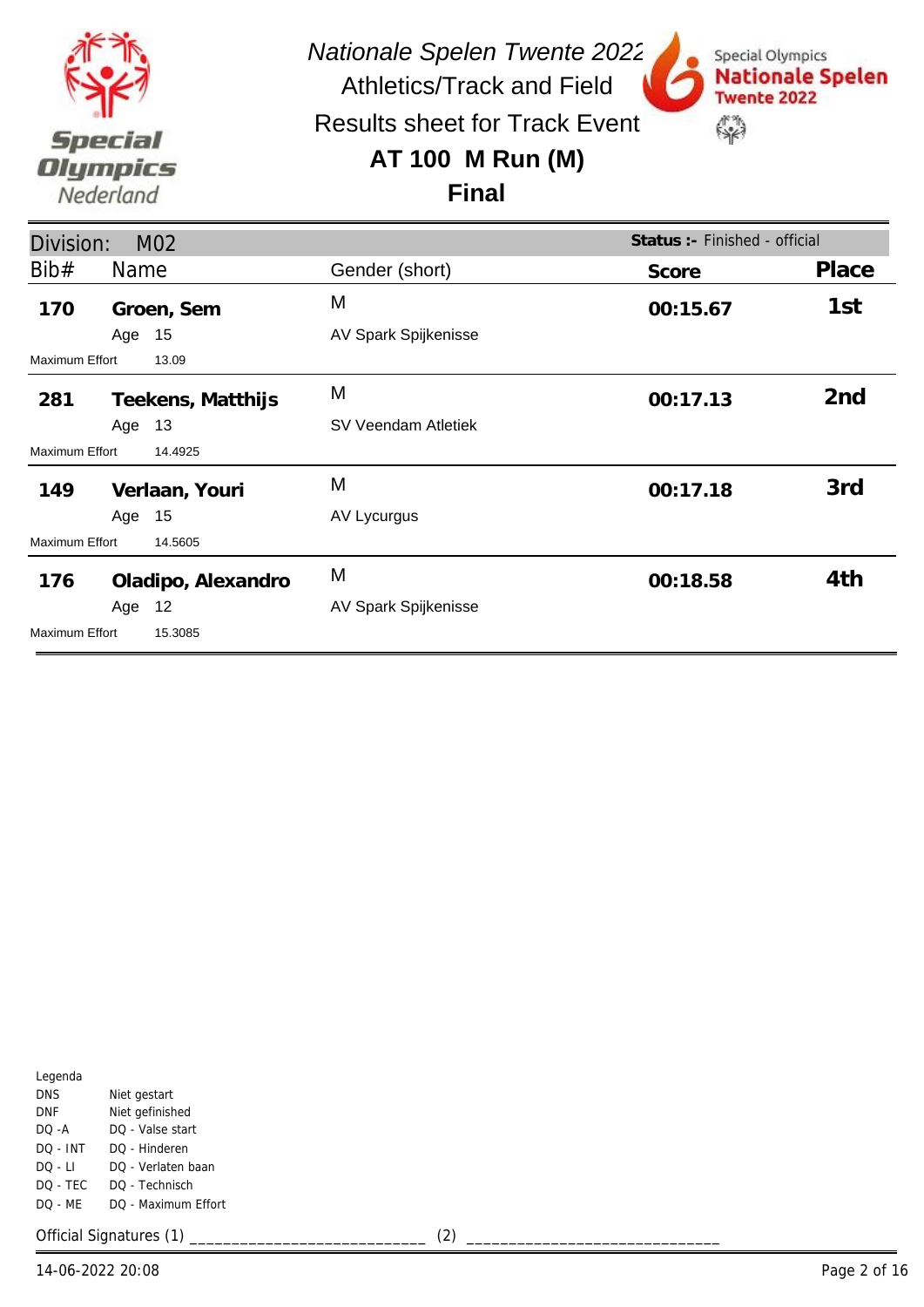

Results sheet for Track Event

### **AT 100 M Run (M)**



**Final**

| Status :- Finished - official<br>Division:<br>M03 |                 |                      |          |                 |  |
|---------------------------------------------------|-----------------|----------------------|----------|-----------------|--|
| Bib#                                              | <b>Name</b>     | Gender (short)       | Score    | Place           |  |
| 173                                               | Jaspers, Jeroen | M                    | 00:30.90 | 1st             |  |
|                                                   | 35<br>Age       | AV Spark Spijkenisse |          |                 |  |
| Maximum Effort                                    | 26.7325         |                      |          |                 |  |
| 45                                                | Schenk, Remi    | M                    | 00:34.63 | 2 <sub>nd</sub> |  |
|                                                   | 36<br>Age       | AAV '36              |          |                 |  |
| Maximum Effort                                    | 24.106          |                      |          |                 |  |
| 174                                               | Korte, Danny de | M                    | 00:32.44 | DQ-ME           |  |
|                                                   | 18<br>Age       | AV Spark Spijkenisse |          |                 |  |
| Maximum Effort                                    | 35.071          |                      |          |                 |  |

| Legenda    |                     |
|------------|---------------------|
| <b>DNS</b> | Niet gestart        |
| DNF        | Niet gefinished     |
| DO -A      | DO - Valse start    |
| DO - INT   | DO - Hinderen       |
| DO - LI    | DO - Verlaten baan  |
| DO - TEC   | DO - Technisch      |
| DO - ME    | DO - Maximum Effort |
|            |                     |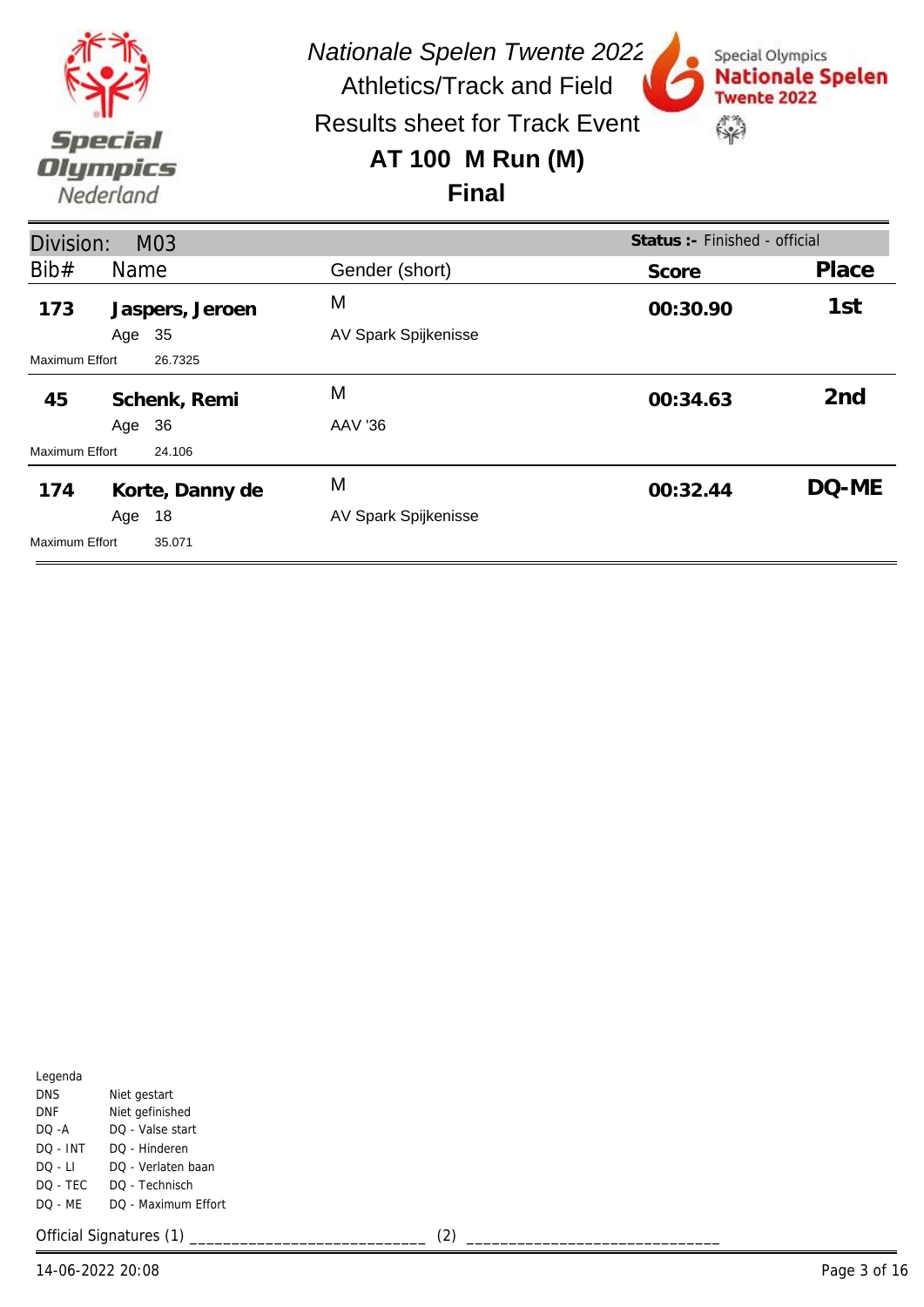

Special Olympics

**Twente 2022** 

\$

**Nationale Spelen** 

Results sheet for Track Event

## **AT 100 M Run (M)**

#### **Final**

| Division:             |        | M <sub>04</sub>   |                     | Status : - Finished - official |       |  |
|-----------------------|--------|-------------------|---------------------|--------------------------------|-------|--|
| Bib#                  | Name   |                   | Gender (short)      | Score                          | Place |  |
| 272                   |        | Dunning, Sander   | M                   | 00:23.67                       | 1st   |  |
|                       | Age 23 |                   | SV Veendam Atletiek |                                |       |  |
| Maximum Effort        |        | 22.6865           |                     |                                |       |  |
| 80                    |        | Boer, Sjaak de    | M                   | 00:24.30                       | 2nd   |  |
|                       | Age 54 |                   | AV Atos             |                                |       |  |
| Maximum Effort        |        | 20.7485           |                     |                                |       |  |
| 221                   |        | Boertien, Tygo    | M                   | 00:24.59                       | 3rd   |  |
|                       | Age    | 16                | <b>HAC '63</b>      |                                |       |  |
| Maximum Effort        |        | 20.451            |                     |                                |       |  |
| 195                   |        | Lem, Mark van der | M                   | 00:25.17                       | 4th   |  |
|                       | Age 32 |                   | AV Zaanland         |                                |       |  |
| <b>Maximum Effort</b> |        | 21.7855           |                     |                                |       |  |

| Legenda  |                     |
|----------|---------------------|
| DNS      | Niet gestart        |
| DNF      | Niet gefinished     |
| DO -A    | DO - Valse start    |
| DO - INT | DO - Hinderen       |
| DO - LI  | DO - Verlaten baan  |
| DQ - TEC | DO - Technisch      |
| DO - ME  | DO - Maximum Effort |
|          |                     |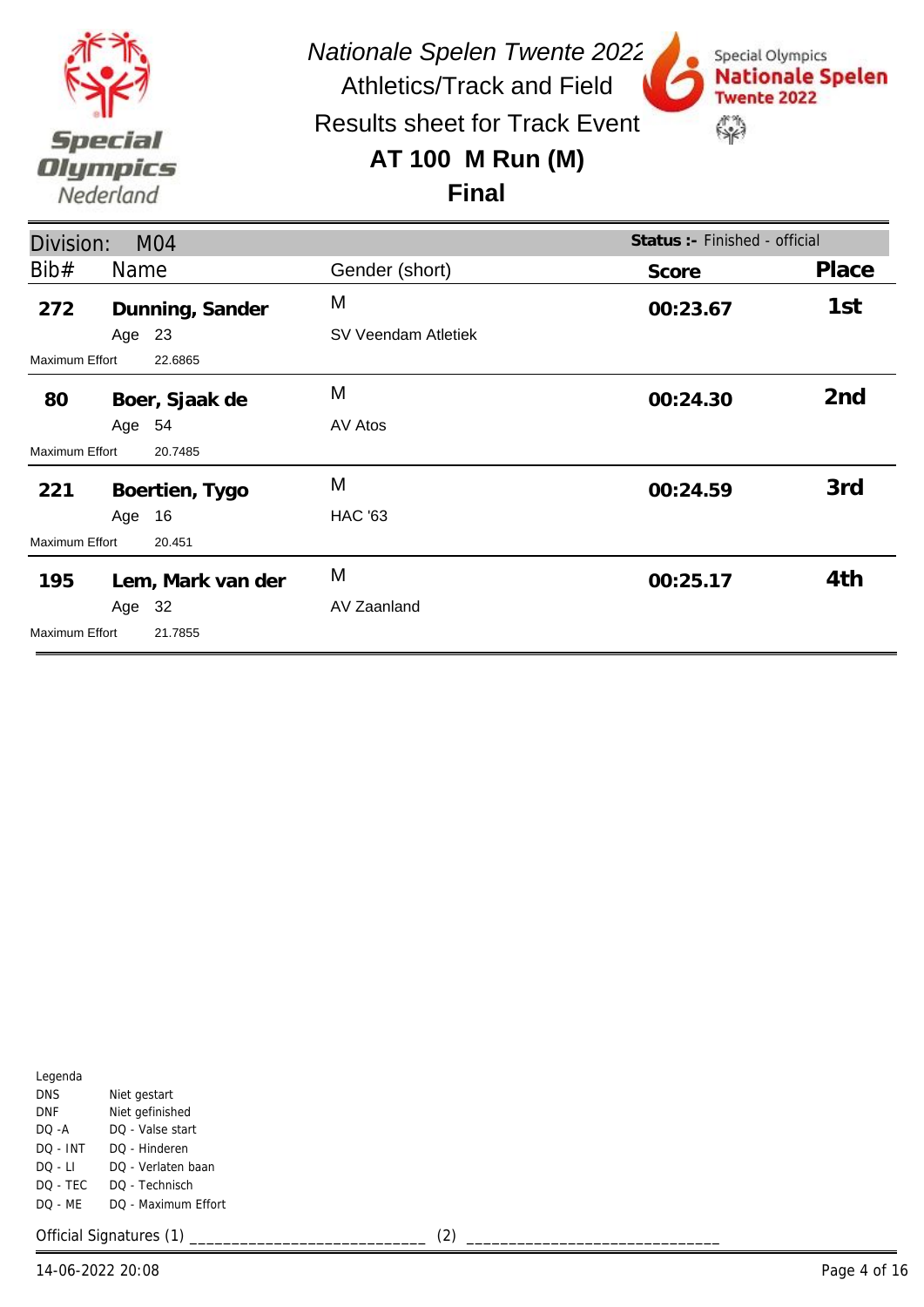

Results sheet for Track Event

## **AT 100 M Run (M)**



**Final**

| Division:             |        | M05              |                        | Status :- Finished - official |       |
|-----------------------|--------|------------------|------------------------|-------------------------------|-------|
| Bib#                  | Name   |                  | Gender (short)         | Score                         | Place |
| 124                   |        | Bom, Niels       | M                      | 00:19.91                      | 1st   |
|                       | Age 16 |                  | AV Lycurgus            |                               |       |
| <b>Maximum Effort</b> |        | 19.261           |                        |                               |       |
| 214                   |        | Pastoor, Daan    | M                      | 00:20.18                      | 2nd   |
|                       | Age 25 |                  | E.A.C. de Sperwers     |                               |       |
| <b>Maximum Effort</b> |        | 19.7455          |                        |                               |       |
| 227                   |        | Haberland, Jamie | M                      | 00:21.84                      | 3rd   |
|                       | Age 27 |                  | <b>Hellas Utrecht</b>  |                               |       |
| <b>Maximum Effort</b> |        | 18.751           |                        |                               |       |
| 177                   |        | Stolk, Ben       | M                      | 00:22.20                      | 4th   |
|                       | Age 41 |                  | AV Spark Spijkenisse   |                               |       |
| Maximum Effort        |        | 19.2355          |                        |                               |       |
| 158                   |        | Dierckx, Dyon    | M                      | 00:23.39                      | 5th   |
|                       | Age 23 |                  | <b>AV Scheldesport</b> |                               |       |
| Maximum Effort        |        | 19.4565          |                        |                               |       |
| 128                   |        | Cornelisse, Rick | M                      | 00:23.51                      | 6th   |
|                       | Age 17 |                  | AV Lycurgus            |                               |       |
| <b>Maximum Effort</b> |        | 18.258           |                        |                               |       |

| Legenda    |                     |
|------------|---------------------|
| <b>DNS</b> | Niet gestart        |
| DNF        | Niet gefinished     |
| DO -A      | DO - Valse start    |
| DO - INT   | DO - Hinderen       |
| DO - LI    | DO - Verlaten baan  |
| DO - TEC   | DO - Technisch      |
| DO - MF    | DO - Maximum Effort |
|            |                     |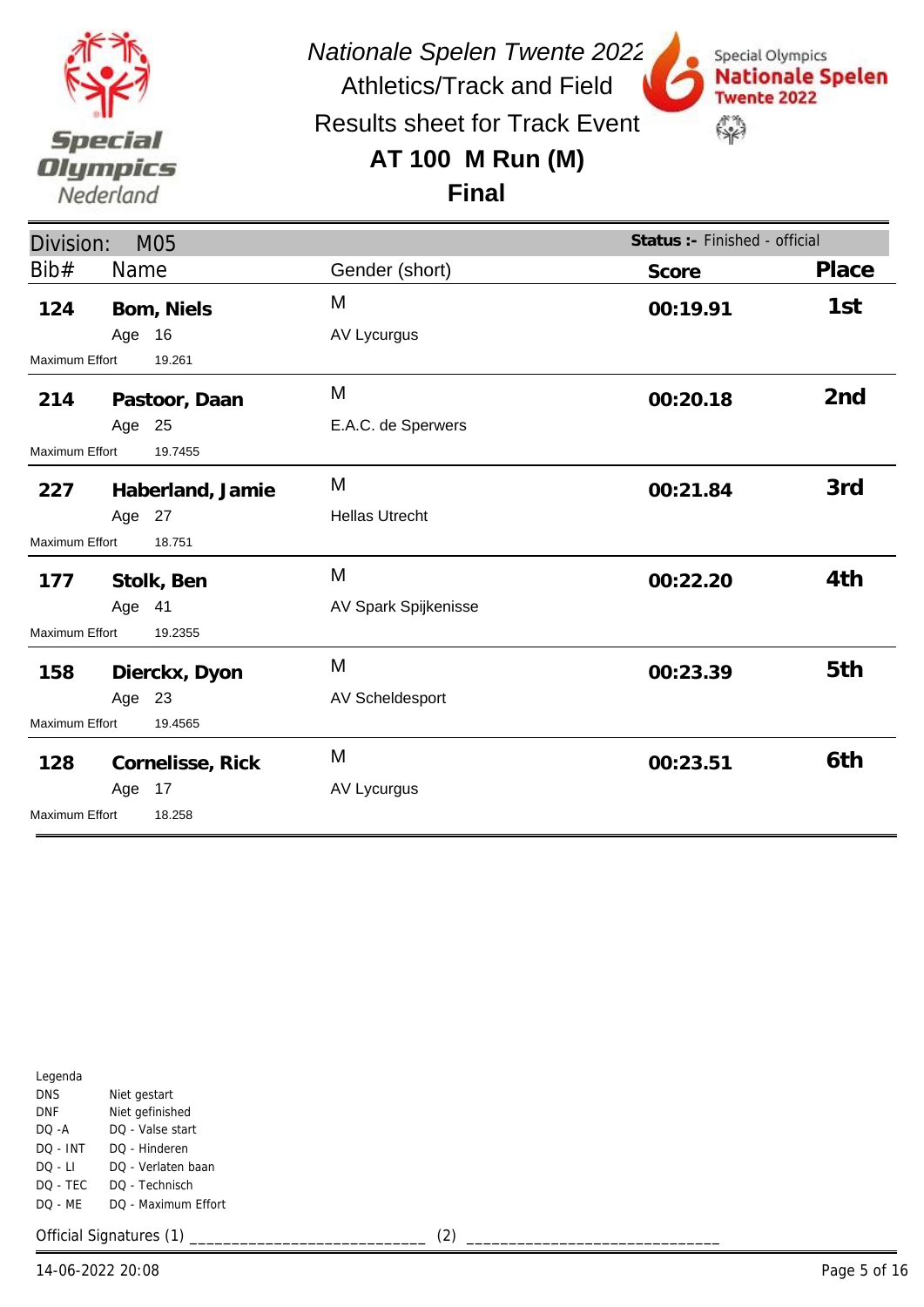

Special Olympics

**Twente 2022** 

\$

**Nationale Spelen** 

Athletics/Track and Field Results sheet for Track Event

## **AT 100 M Run (M)**



| Division:<br>M06 |             |                        |                    | Status :- Finished - official |                 |
|------------------|-------------|------------------------|--------------------|-------------------------------|-----------------|
| Bib#             | <b>Name</b> |                        | Gender (short)     | Score                         | Place           |
| 143              | Age 52      | Schurink, Steven       | M<br>AV Lycurgus   | 00:17.30                      | 1st             |
| Maximum Effort   |             | 16.8895                |                    |                               |                 |
| 200              |             | Miltenburg, Steijn van | M                  | 00:19.79                      | 2 <sub>nd</sub> |
|                  | Age         | 16                     | <b>AV Zuidwal</b>  |                               |                 |
| Maximum Effort   |             | 16.7875                |                    |                               |                 |
| 222              |             | Kikkert, Bram          | M                  | 00:20.45                      | 3rd             |
|                  | Age 16      |                        | <b>HAC '63</b>     |                               |                 |
| Maximum Effort   |             | 17.4845                |                    |                               |                 |
| 75               |             | Spindler, Tom          | M                  | 00:20.85                      | 4th             |
|                  | Age 23      |                        | AV '34             |                               |                 |
| Maximum Effort   |             | 18.02                  |                    |                               |                 |
| 145              |             | Stoevelaar, Ruben      | M                  | 00:22.27                      | 5th             |
|                  | Age 37      |                        | AV Lycurgus        |                               |                 |
| Maximum Effort   |             | 17.323                 |                    |                               |                 |
| 203              |             | Bruins, Ralph          | M                  | 00:24.18                      | 6th             |
|                  | Age 39      |                        | E.A.C. de Sperwers |                               |                 |
| Maximum Effort   |             | 17.374                 |                    |                               |                 |
| 108              |             | Rijk, Peter            | M                  | 00:24.79                      | 7th             |
|                  | Age 39      |                        | AV Gouda           |                               |                 |
| Maximum Effort   |             | 18.003                 |                    |                               |                 |
| 212              |             | Lasker, Leroy          | M                  | 00:55.72                      | 8th             |
|                  | Age 32      |                        | E.A.C. de Sperwers |                               |                 |
| Maximum Effort   |             | 17.85                  |                    |                               |                 |

Legenda DNS DNF DQ -A DQ - INT DQ - LI DQ - TEC DQ - ME Niet gestart Niet gefinished DQ - Valse start DQ - Hinderen DQ - Verlaten baan DQ - Technisch DQ - Maximum Effort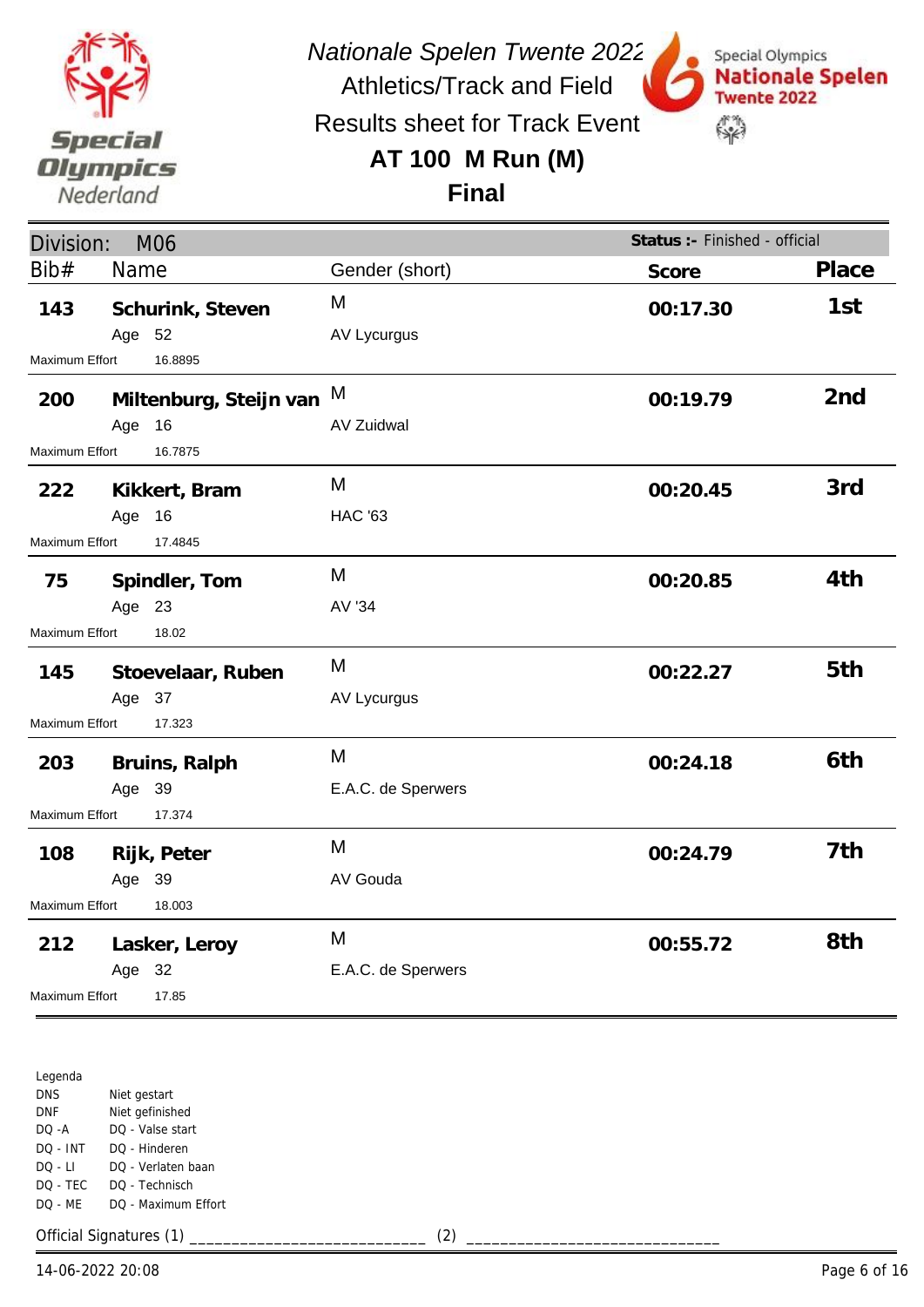

Athletics/Track and Field Results sheet for Track Event

## **AT 100 M Run (M)**



Special Olympics

**Final**

| Division:<br><b>M07</b> |        |                          |                                     | Status :- Finished - official |                 |
|-------------------------|--------|--------------------------|-------------------------------------|-------------------------------|-----------------|
| Bib#                    | Name   |                          | Gender (short)                      | Score                         | Place           |
| 130                     |        | Eijben, Bart             | M                                   | 00:18.07                      | 1st             |
|                         | Age    | 18                       | AV Lycurgus                         |                               |                 |
| Maximum Effort          |        | 16.2265                  |                                     |                               |                 |
| 120                     |        | Kranen, David            | M                                   | 00:18.10                      | 2 <sub>nd</sub> |
|                         | Age 18 |                          | AV Hanzesport                       |                               |                 |
| Maximum Effort          |        | 16.6855                  |                                     |                               |                 |
| 226                     |        | Camerijk, Tobias van     | M                                   | 00:18.20                      | 3rd             |
|                         | Age 35 |                          | <b>Hellas Utrecht</b>               |                               |                 |
| <b>Maximum Effort</b>   |        | 16.1585                  |                                     |                               |                 |
| 100                     |        | Koppers, Anton           | M                                   | 00:18.55                      | 4th             |
|                         | Age 53 |                          | AV Generaal Michaëlis               |                               |                 |
| Maximum Effort          |        | 16.32                    |                                     |                               |                 |
| 259                     |        | Hietbrink, Ties          | M                                   | 00:19.15                      | 5th             |
|                         | Age 22 |                          | <b>Only Friends Twente Atletiek</b> |                               |                 |
| <b>Maximum Effort</b>   |        | 15.9545                  |                                     |                               |                 |
| 132                     |        | Jak, Julien              | M                                   | 00:19.56                      | 6th             |
|                         | Age 27 |                          | AV Lycurgus                         |                               |                 |
| Maximum Effort          |        | 16.677                   |                                     |                               |                 |
| 147                     |        | Velde, Sebastiaan van de |                                     | 00:20.15                      | 7th             |
|                         | Age 39 |                          | <b>AV Lycurgus</b>                  |                               |                 |
| <b>Maximum Effort</b>   |        | 16.065                   |                                     |                               |                 |
| 194                     |        | Keizer, Bas              | M                                   | 00:20.31                      | 8th             |
|                         | Age 34 |                          | AV Zaanland                         |                               |                 |
| Maximum Effort          |        | 16.4985                  |                                     |                               |                 |

Legenda DNS DNF DQ -A DQ - INT DQ - LI DQ - TEC DQ - ME Niet gestart Niet gefinished DQ - Valse start DQ - Hinderen DQ - Verlaten baan DQ - Technisch DQ - Maximum Effort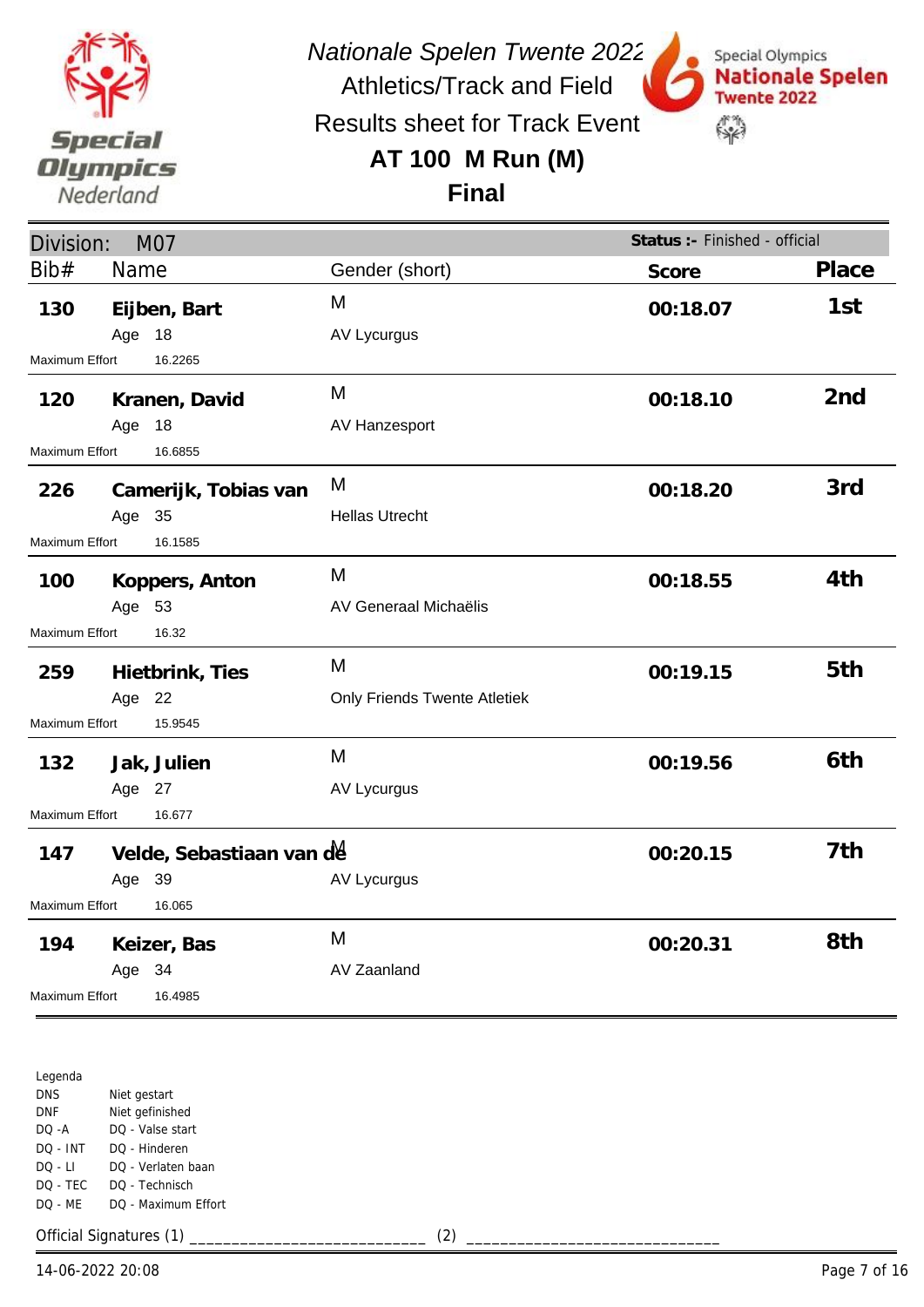

Special Olympics

**Twente 2022** 

\$

**Nationale Spelen** 

Athletics/Track and Field Results sheet for Track Event

#### **AT 100 M Run (M)**

**Final**

| Division:             |        | <b>M08</b>                |                       | Status :- Finished - official |                 |
|-----------------------|--------|---------------------------|-----------------------|-------------------------------|-----------------|
| Bib#                  | Name   |                           | Gender (short)        | Score                         | Place           |
| 76                    |        | Veeken, Job-Anton van Mer |                       | 00:16.67                      | 1st             |
|                       | Age 42 |                           | AV '34                |                               |                 |
| Maximum Effort        |        | 15.0025                   |                       |                               |                 |
| 219                   |        | Winkelman, Erik           | M                     | 00:17.39                      | 2 <sub>nd</sub> |
|                       | Age 22 |                           | E.A.C. de Sperwers    |                               |                 |
| Maximum Effort        |        | 15.164                    |                       |                               |                 |
| 144                   |        | Servaas, Frank            | M                     | 00:17.52                      | 3rd             |
|                       | Age 32 |                           | AV Lycurgus           |                               |                 |
| Maximum Effort        |        | 15.4615                   |                       |                               |                 |
| 280                   |        | Riemen, Tim               | M                     | 00:18.31                      | 4th             |
|                       | Age 27 |                           | SV Veendam Atletiek   |                               |                 |
| Maximum Effort        |        | 15.181                    |                       |                               |                 |
| 224                   |        | Aken, Wesley van          | M                     | 00:18.80                      | 5th             |
|                       | Age 35 |                           | <b>Hellas Utrecht</b> |                               |                 |
| <b>Maximum Effort</b> |        | 15.7335                   |                       |                               |                 |
| 231                   |        | Parzyscek, Nigel          | M                     | 00:19.42                      | 6th             |
|                       | Age 31 |                           | <b>Hellas Utrecht</b> |                               |                 |
| Maximum Effort        |        | 15.946                    |                       |                               |                 |
| 133                   |        | Jak, Sebastian            | M                     | 00:19.59                      | 7th             |
|                       | Age 30 |                           | AV Lycurgus           |                               |                 |
| Maximum Effort        |        | 15.4785                   |                       |                               |                 |
| 99                    |        | Heuvel, Sjoerd van den M  |                       | 00:28.00                      | 8th             |
|                       | Age 41 |                           | AV Generaal Michaëlis |                               |                 |
| Maximum Effort        |        | 15.7335                   |                       |                               |                 |

Legenda DNS DNF DQ -A DQ - INT DQ - LI DQ - TEC DQ - ME Niet gestart Niet gefinished DQ - Valse start DQ - Hinderen DQ - Verlaten baan DQ - Technisch DQ - Maximum Effort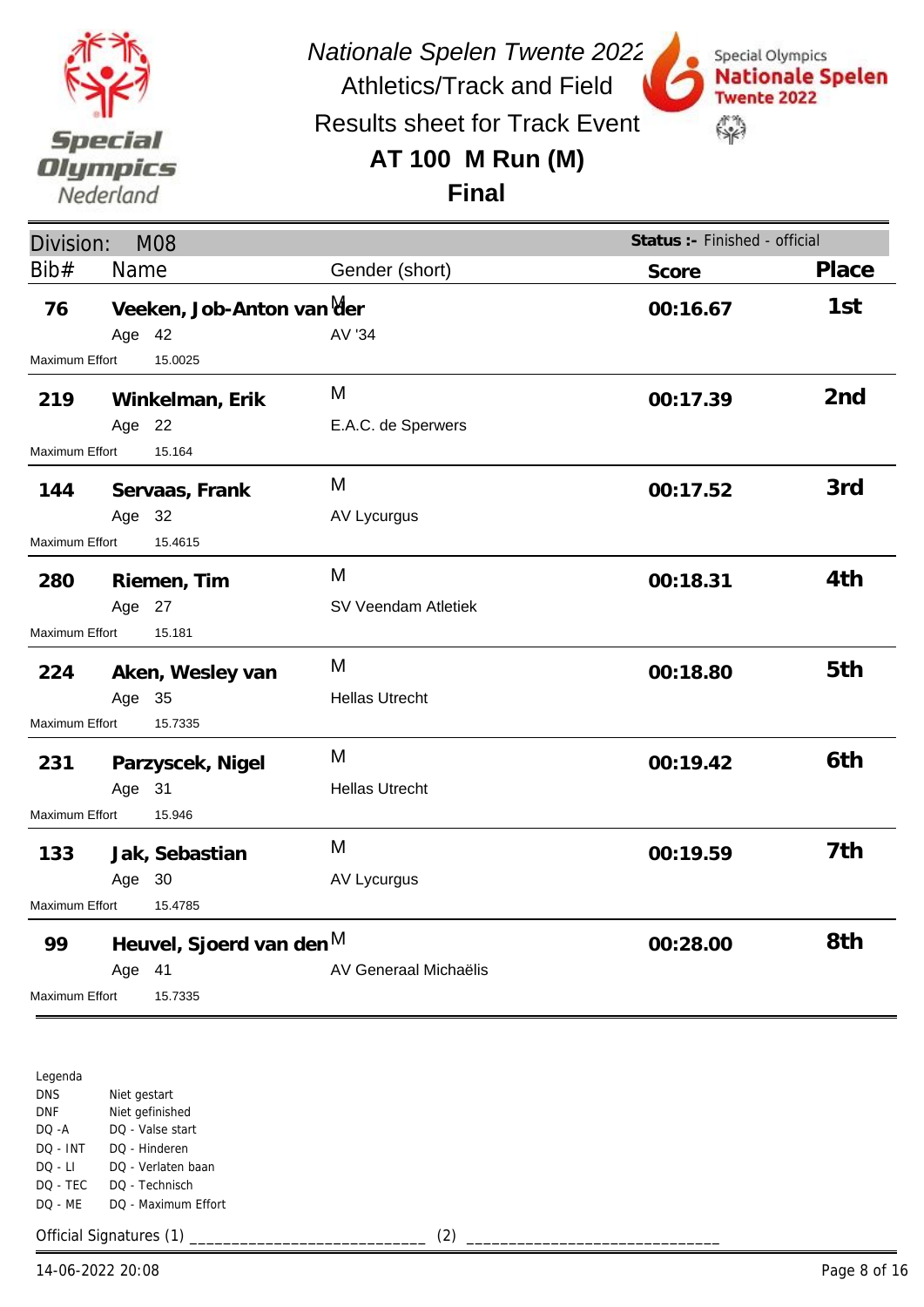

Results sheet for Track Event

Athletics/Track and Field

## **AT 100 M Run (M)**



Special Olympics

**Twente 2022** 

\$

**Nationale Spelen** 

| Division:                        |             | M09             |                        | Status :- Finished - official |                 |
|----------------------------------|-------------|-----------------|------------------------|-------------------------------|-----------------|
| Bib#                             | <b>Name</b> |                 | Gender (short)         | Score                         | Place           |
| 96                               |             | Tol, Dick       | M                      | 00:16.03                      | 1st             |
|                                  | Age 43      |                 | AV Edam                |                               |                 |
| <b>Maximum Effort</b>            |             | 14.297          |                        |                               |                 |
| 167                              |             | Vissers, Jaimy  | M                      | 00:16.94                      | 2 <sub>nd</sub> |
|                                  | Age 17      |                 | AV Scheldesport        |                               |                 |
| Maximum Effort                   |             | 14.433          |                        |                               |                 |
| 33                               |             | Ridder, Lars de | M                      | 00:17.11                      | 3rd             |
|                                  | Age 29      |                 | <b>AAV '36</b>         |                               |                 |
| <b>Maximum Effort</b><br>14.7475 |             |                 |                        |                               |                 |
| 166                              |             | Timmner, Xander | M                      | 00:17.29                      | 4th             |
|                                  | Age 23      |                 | AV Scheldesport        |                               |                 |
| <b>Maximum Effort</b>            |             | 14.5435         |                        |                               |                 |
| 161                              |             | Harlaar, Ronnie | M                      | 00:17.31                      | 5th             |
|                                  | Age 44      |                 | <b>AV Scheldesport</b> |                               |                 |
| Maximum Effort                   |             | 14.4585         |                        |                               |                 |
| 156                              |             | Baan, Marijn    | M                      | 00:17.77                      | 6th             |
|                                  | Age 22      |                 | AV Scheldesport        |                               |                 |
| Maximum Effort                   |             | 14.7815         |                        |                               |                 |
| 248                              |             | Tennekes, Luke  | M                      | 00:18.02                      | 7th             |
|                                  | Age 20      |                 | Isala '96              |                               |                 |
| Maximum Effort                   |             | 14.8495         |                        |                               |                 |

Legenda DNS DNF DQ -A DQ - INT DQ - LI DQ - TEC DQ - ME Niet gestart Niet gefinished DQ - Valse start DQ - Hinderen DQ - Verlaten baan DQ - Technisch DQ - Maximum Effort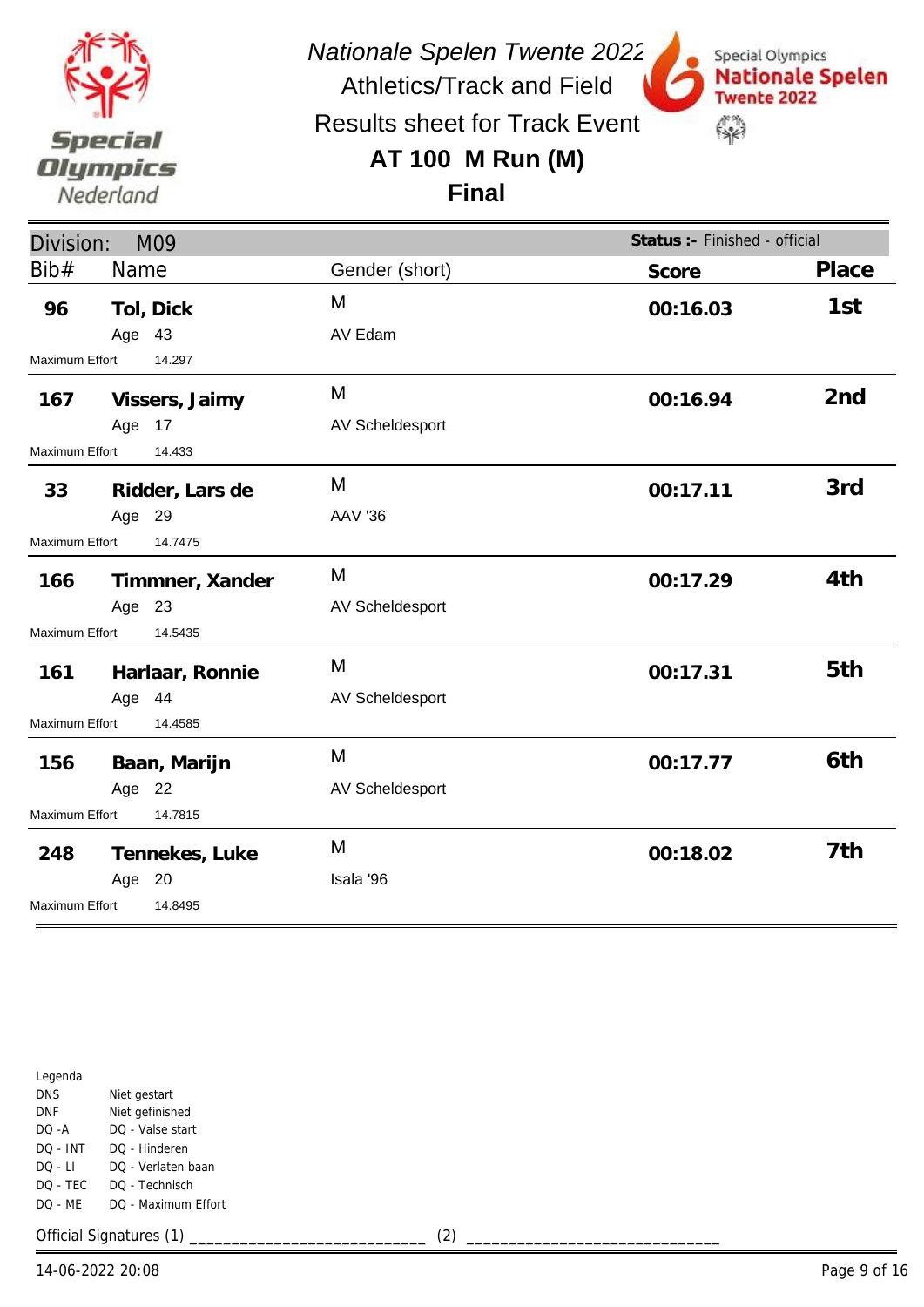

Athletics/Track and Field Results sheet for Track Event

## **AT 100 M Run (M)**



## **Final**

| Division:             | M <sub>10</sub>    |                          | Status :- Finished - official |                 |
|-----------------------|--------------------|--------------------------|-------------------------------|-----------------|
| Bib#                  | <b>Name</b>        | Gender (short)           | Score                         | Place           |
| 121                   | Silvertand, Tobias | M                        | 00:15.69                      | 1st             |
|                       | Age 21             | AV Hanzesport            |                               |                 |
| Maximum Effort        | 13.736             |                          |                               |                 |
| 207                   | Garming, Hendri    | M                        | 00:16.18                      | 2 <sub>nd</sub> |
|                       | Age 33             | E.A.C. de Sperwers       |                               |                 |
| Maximum Effort        | 14.025             |                          |                               |                 |
| 267                   | Scherptong, Roel   | M                        | 00:16.26                      | 3rd             |
|                       | Age 24             | Special Olympics Bonaire |                               |                 |
| Maximum Effort        | 14.1355            |                          |                               |                 |
| 93                    | Nuij, Sebastiaan   | M                        | 00:16.30                      | 4th             |
|                       | Age 37             | AV Edam                  |                               |                 |
| Maximum Effort        | 14.263             |                          |                               |                 |
| 32                    | Leeuwen, Tom van   | M                        | 00:16.55                      | 5th             |
|                       | Age 23             | <b>AAV '36</b>           |                               |                 |
| Maximum Effort        | 13.957             |                          |                               |                 |
| 190                   | Stoop, Joury       | M                        | 00:16.95                      | 6th             |
|                       | Age 24             | <b>AV Sprint</b>         |                               |                 |
| Maximum Effort        | 14.1695            |                          |                               |                 |
| 46                    | Scholma, Valentijn | M                        | 00:17.71                      | 7th             |
|                       | Age 24             | <b>AAV '36</b>           |                               |                 |
| <b>Maximum Effort</b> | 13.974             |                          |                               |                 |
| 146                   | Timmers, Jakko     | M                        | 00:37.99                      | 8th             |
|                       | 56<br>Age          | AV Lycurgus              |                               |                 |
| Maximum Effort        | 13.9485            |                          |                               |                 |

Legenda DNS DNF DQ -A DQ - INT DQ - LI DQ - TEC DQ - ME Niet gestart Niet gefinished DQ - Valse start DQ - Hinderen DQ - Verlaten baan DQ - Technisch DQ - Maximum Effort

Official Signatures (1) \_\_\_\_\_\_\_\_\_\_\_\_\_\_\_\_\_\_\_\_\_\_\_\_\_\_\_\_ (2) \_\_\_\_\_\_\_\_\_\_\_\_\_\_\_\_\_\_\_\_\_\_\_\_\_\_\_\_\_\_

14-06-2022 20:08 Page 10 of 16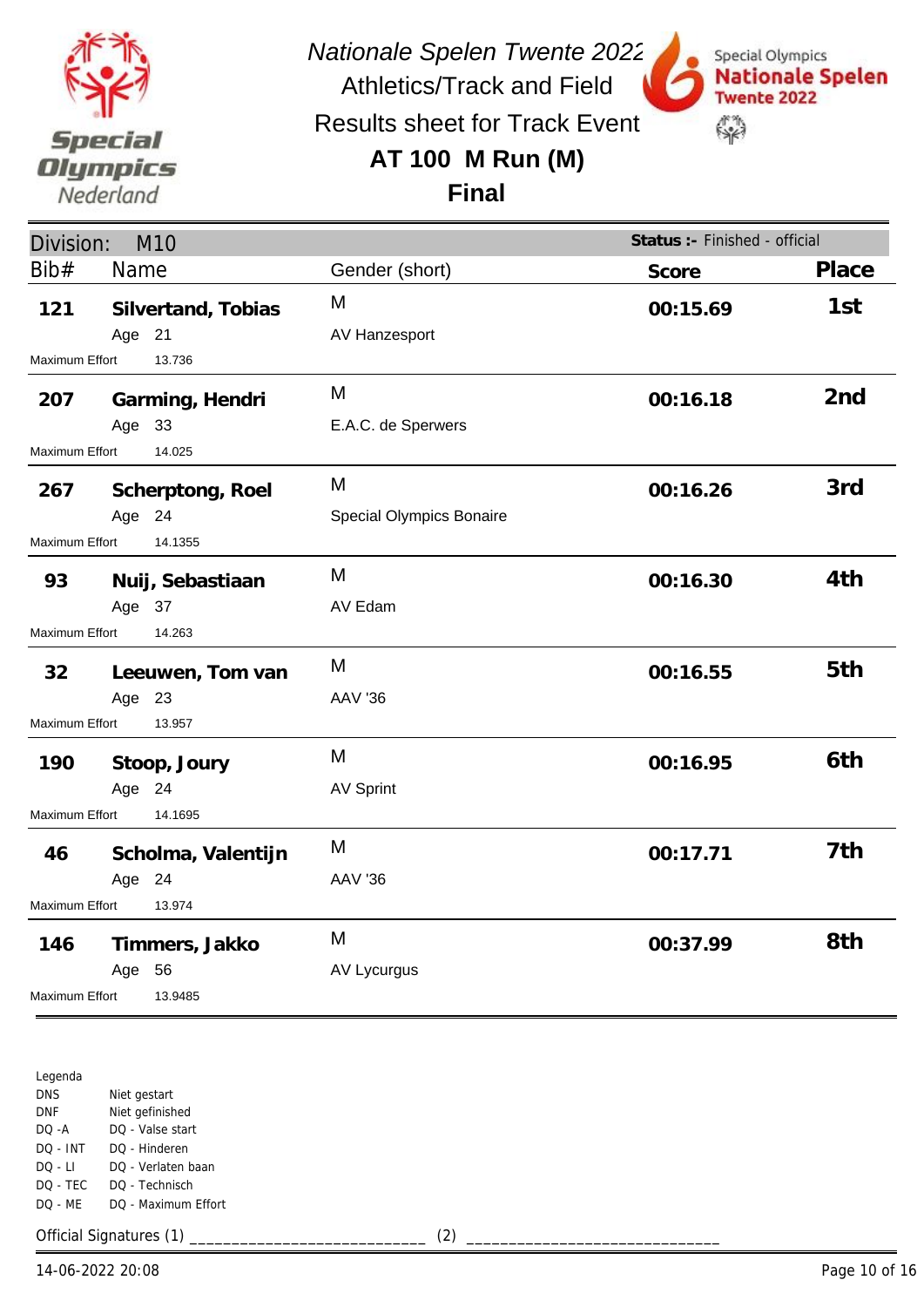

Athletics/Track and Field Results sheet for Track Event

## **AT 100 M Run (M)**



**Final**

| Division:             |        | M11                  |                              | Status :- Finished - official |                 |
|-----------------------|--------|----------------------|------------------------------|-------------------------------|-----------------|
| Bib#                  | Name   |                      | Gender (short)               | Score                         | Place           |
| 117                   |        | Boehmer, Ruben       | M                            | 00:15.16                      | 1st             |
|                       | Age    | 18                   | AV Hanzesport                |                               |                 |
| Maximum Effort        |        | 13.5235              |                              |                               |                 |
| 115                   |        | Hussaerts, Ruben     | M                            | 00:15.43                      | 2 <sub>nd</sub> |
|                       | Age 32 |                      | AV Haarlemmermeer            |                               |                 |
| <b>Maximum Effort</b> |        | 13.5065              |                              |                               |                 |
| 262                   |        | Rouwendal, Maarten   | M                            | 00:15.71                      | 3rd             |
|                       | Age 20 |                      | Only Friends Twente Atletiek |                               |                 |
| Maximum Effort        |        | 13.4215              |                              |                               |                 |
| 274                   |        | Kers, Ferdinand      | M                            | 00:15.74                      | 4th             |
|                       | Age 34 |                      | SV Veendam Atletiek          |                               |                 |
| Maximum Effort        |        | 13.549               |                              |                               |                 |
| 269                   |        | Stouw, Erwin van der | M                            | 00:15.83                      | 5th             |
|                       | Age 33 |                      | SV Raduga Enter              |                               |                 |
| <b>Maximum Effort</b> |        | 13.3365              |                              |                               |                 |
| 135                   |        | Kraal, Kevin         | M                            | 00:15.91                      | 6th             |
|                       | Age 26 |                      | <b>AV Lycurgus</b>           |                               |                 |
| Maximum Effort        |        | 13.3535              |                              |                               |                 |
| 69                    |        | Huisman, Fernando    | M                            | 00:16.34                      | 7th             |
|                       | Age 20 |                      | AV '34                       |                               |                 |
| Maximum Effort        |        | 13.345               |                              |                               |                 |
| 109                   |        | Schwiebbe, Wouter    | M                            | 00:16.34                      | 7th             |
|                       | Age 33 |                      | AV Gouda                     |                               |                 |
| Maximum Effort        |        | 13.6                 |                              |                               |                 |

Legenda DNS DNF DQ -A DQ - INT DQ - LI DQ - TEC DQ - ME Niet gestart Niet gefinished DQ - Valse start DQ - Hinderen DQ - Verlaten baan DQ - Technisch DQ - Maximum Effort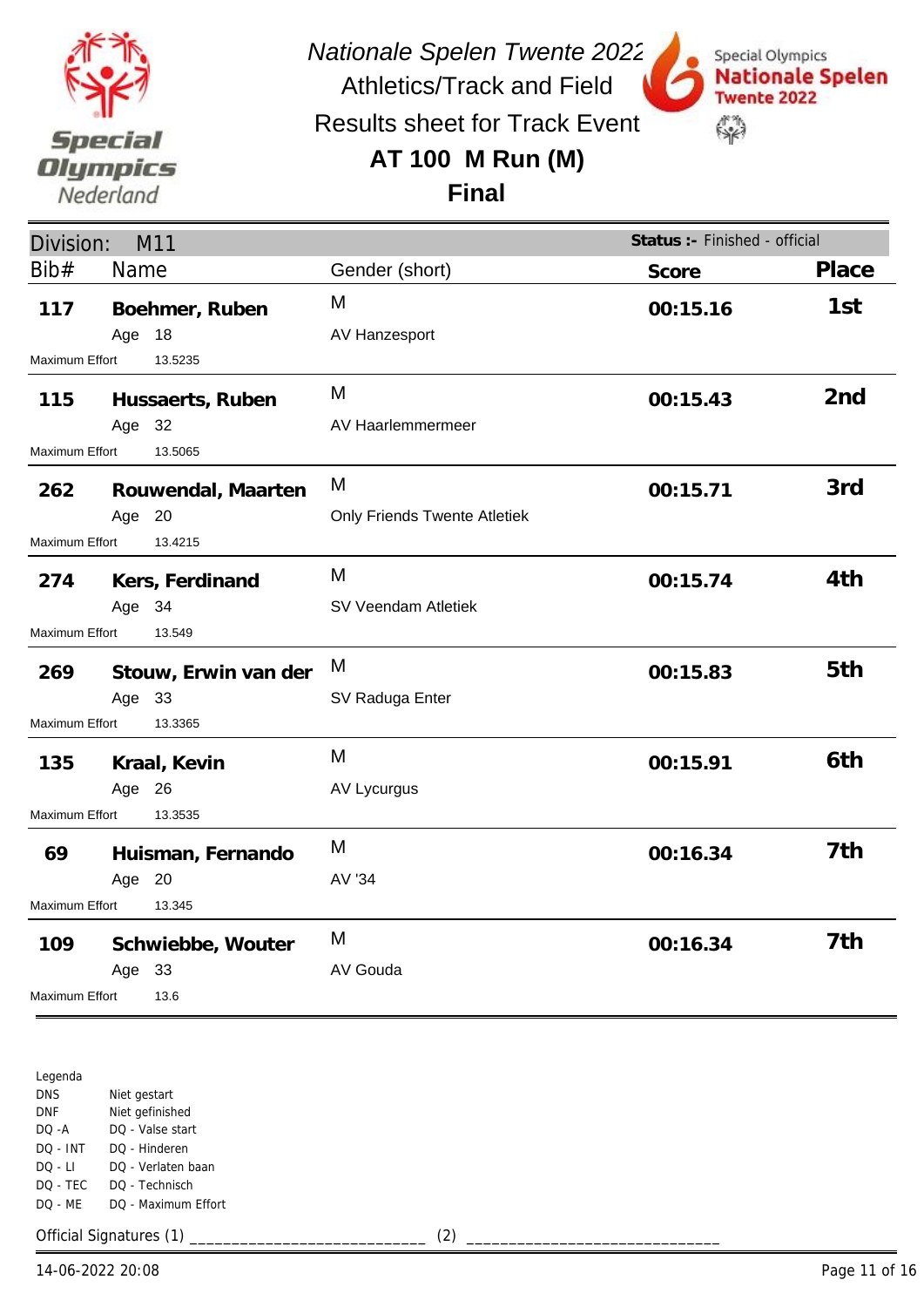

Results sheet for Track Event

Athletics/Track and Field

## **AT 100 M Run (M)**



# **Final**

| Division:                 | M <sub>12</sub>           |                        | Status :- Finished - official |                 |
|---------------------------|---------------------------|------------------------|-------------------------------|-----------------|
| Bib#                      | Name                      | Gender (short)         | Score                         | Place           |
| 116                       | Wolters, Fabian<br>Age 24 | M<br>AV Haarlemmermeer | 00:14.71                      | 1st             |
| Maximum Effort            | 12.869                    |                        |                               |                 |
| 249                       | Vianen, Martijn van       | M                      | 00:14.74                      | 2 <sub>nd</sub> |
|                           | Age 22                    | Isala '96              |                               |                 |
| Maximum Effort            | 12.8435                   |                        |                               |                 |
| 106                       | Koolmees, Michael         | M                      | 00:15.05                      | 3rd             |
|                           | Age 33                    | AV Gouda               |                               |                 |
| <b>Maximum Effort</b>     | 12.8095                   |                        |                               |                 |
| 185                       | Leeuwen, Lars van         | M                      | 00:15.39                      | 4th             |
|                           | Age 21                    | <b>AV Sprint</b>       |                               |                 |
| Maximum Effort            | 12.7585                   |                        |                               |                 |
| 103                       | Laat, Martijn de          | M                      | 00:15.48                      | 5th             |
|                           | Age 31                    | AV Generaal Michaëlis  |                               |                 |
| Maximum Effort            | 13.1835                   |                        |                               |                 |
| 81                        | Dalloe, Perez             | M                      | 00:15.87                      | 6th             |
|                           | Age 34                    | AV Atos                |                               |                 |
| Maximum Effort            | 12.9115                   |                        |                               |                 |
| 88                        | Boer, Maico de            | M                      | 00:15.95                      | 7th             |
|                           | Age 21                    | AV Edam                |                               |                 |
| Maximum Effort<br>13.0645 |                           |                        |                               |                 |
| 138                       | Logt, Glenn van der       | M                      | 00:17.17                      | 8th             |
|                           | Age 20                    | AV Lycurgus            |                               |                 |
| Maximum Effort            | 13.0815                   |                        |                               |                 |

Legenda DNS DNF DQ -A DQ - INT DQ - LI DQ - TEC DQ - ME Niet gestart Niet gefinished DQ - Valse start DQ - Hinderen DQ - Verlaten baan DQ - Technisch DQ - Maximum Effort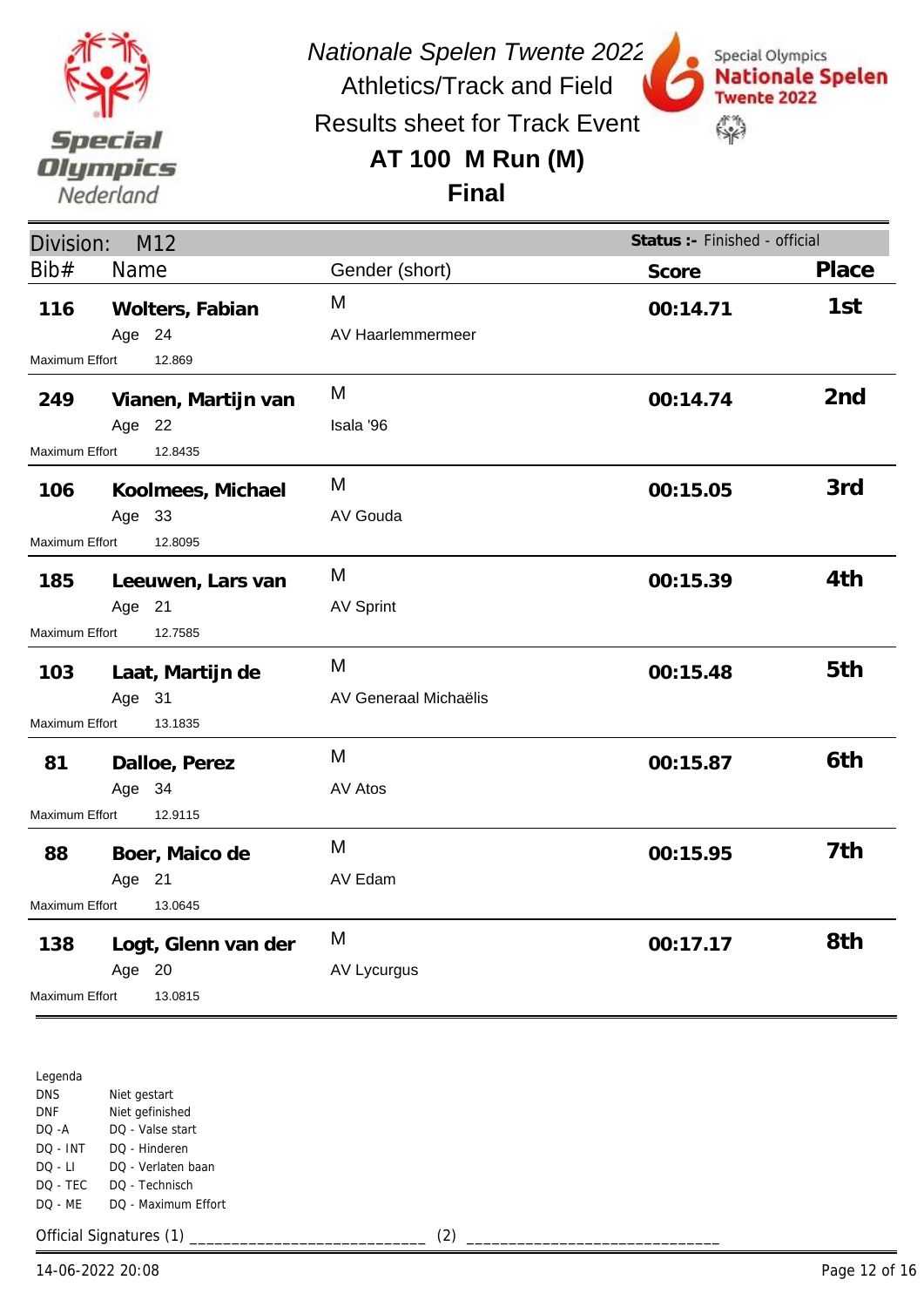

Athletics/Track and Field Results sheet for Track Event

## **AT 100 M Run (M)**



**Final**

| Division:             |        | M13                 |                    | Status :- Finished - official |                 |
|-----------------------|--------|---------------------|--------------------|-------------------------------|-----------------|
| Bib#                  | Name   |                     | Gender (short)     | Score                         | Place           |
| 10                    |        | Bok, Christiaan de  | M                  | 00:14.44                      | 1st             |
|                       | Age 49 |                     | <b>AAV '36</b>     |                               |                 |
| Maximum Effort        |        | 12.6395             |                    |                               |                 |
| 155                   |        | Adriaansen, Massimo | M                  | 00:14.58                      | 2 <sub>nd</sub> |
|                       | Age    | 18                  | AV Scheldesport    |                               |                 |
| Maximum Effort        |        | 12.444              |                    |                               |                 |
| 217                   |        | Uyten, Chris van    | M                  | 00:14.72                      | 3rd             |
|                       | Age 17 |                     | E.A.C. de Sperwers |                               |                 |
| Maximum Effort        |        | 12.6225             |                    |                               |                 |
| 250                   |        | Wursten, Anco       | M                  | 00:14.74                      | 4th             |
|                       | Age 39 |                     | Isala '96          |                               |                 |
| Maximum Effort        |        | 12.461              |                    |                               |                 |
| 268                   |        | Damhuis, Kelvin     | M                  | 00:15.03                      | 5th             |
|                       | Age 37 |                     | SV Raduga Enter    |                               |                 |
| <b>Maximum Effort</b> |        | 12.597              |                    |                               |                 |
| 73                    |        | Kolle, Wesley       | M                  | 00:15.03                      | 5th             |
|                       | Age 17 |                     | AV '34             |                               |                 |
| Maximum Effort        |        | 12.5375             |                    |                               |                 |
| 136                   |        | Kreulen, Jeroen     | M                  | 00:15.18                      | 7th             |
|                       | Age 31 |                     | <b>AV Lycurgus</b> |                               |                 |
| Maximum Effort        |        | 12.5375             |                    |                               |                 |
| 179                   |        | Beute, Jordan       | M                  | 00:15.63                      | 8th             |
|                       | Age    | 18                  | <b>AV Sprint</b>   |                               |                 |
| Maximum Effort        |        | 12.41               |                    |                               |                 |

Legenda DNS DNF DQ -A DQ - INT DQ - LI DQ - TEC DQ - ME Niet gestart Niet gefinished DQ - Valse start DQ - Hinderen DQ - Verlaten baan DQ - Technisch DQ - Maximum Effort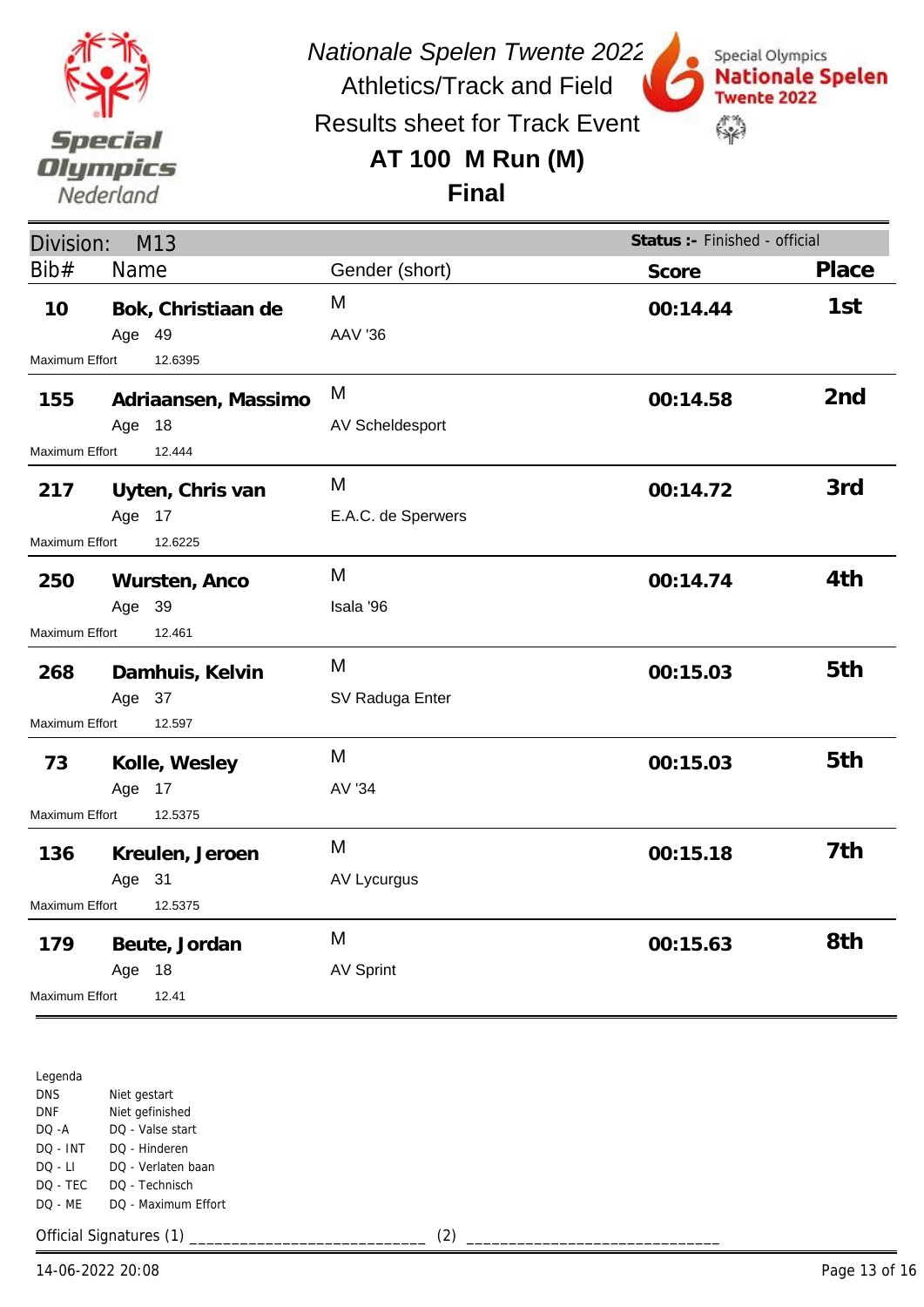

Special Olympics

**Twente 2022** 

\$

**Nationale Spelen** 

Results sheet for Track Event

## **AT 100 M Run (M)**



| Division:<br>M14         |        |                   |                       | Status :- Finished - official |                 |
|--------------------------|--------|-------------------|-----------------------|-------------------------------|-----------------|
| Bib#                     | Name   |                   | Gender (short)        | Score                         | Place           |
| 79                       |        | Vliet, Marijn van | M                     | 00:13.88                      | 1st             |
|                          | Age 20 |                   | AV '34                |                               |                 |
| <b>Maximum Effort</b>    |        | 11.781            |                       |                               |                 |
| 97                       |        | Zanten, Frank van | M                     | 00:13.90                      | 2 <sub>nd</sub> |
|                          | Age 30 |                   | AV Edam               |                               |                 |
| Maximum Effort           |        | 11.8745           |                       |                               |                 |
| 273                      |        | Hut, Robin        | M                     | 00:14.03                      | 3rd             |
|                          | Age 20 |                   | SV Veendam Atletiek   |                               |                 |
| Maximum Effort<br>11.798 |        |                   |                       |                               |                 |
| 247                      |        | Stuij, Symon      | M                     | 00:14.37                      | 4th             |
|                          | Age 26 |                   | Isala '96             |                               |                 |
| Maximum Effort           |        | 11.9935           |                       |                               |                 |
| 86                       |        | Bakker, Robin     | M                     | 00:14.45                      | 5th             |
|                          | Age 24 |                   | AV Edam               |                               |                 |
| Maximum Effort           |        | 12.2655           |                       |                               |                 |
| 229                      |        | Maassen, Jaap     | M                     | 00:14.50                      | 6th             |
|                          | Age 26 |                   | <b>Hellas Utrecht</b> |                               |                 |
| Maximum Effort           |        | 12.257            |                       |                               |                 |
| 17                       |        | Foriwa, Marvin    | M                     | 00:14.51                      | 7th             |
|                          | Age 30 |                   | <b>AAV '36</b>        |                               |                 |
| Maximum Effort           |        | 12.274            |                       |                               |                 |

| Legenda    |                     |
|------------|---------------------|
| DNS        | Niet gestart        |
| DNF        | Niet gefinished     |
| DO -A      | DO - Valse start    |
| $DO - INT$ | DO - Hinderen       |
| DO - LI    | DO - Verlaten baan  |
| DO - TEC   | DO - Technisch      |
| DO - ME    | DO - Maximum Effort |
|            |                     |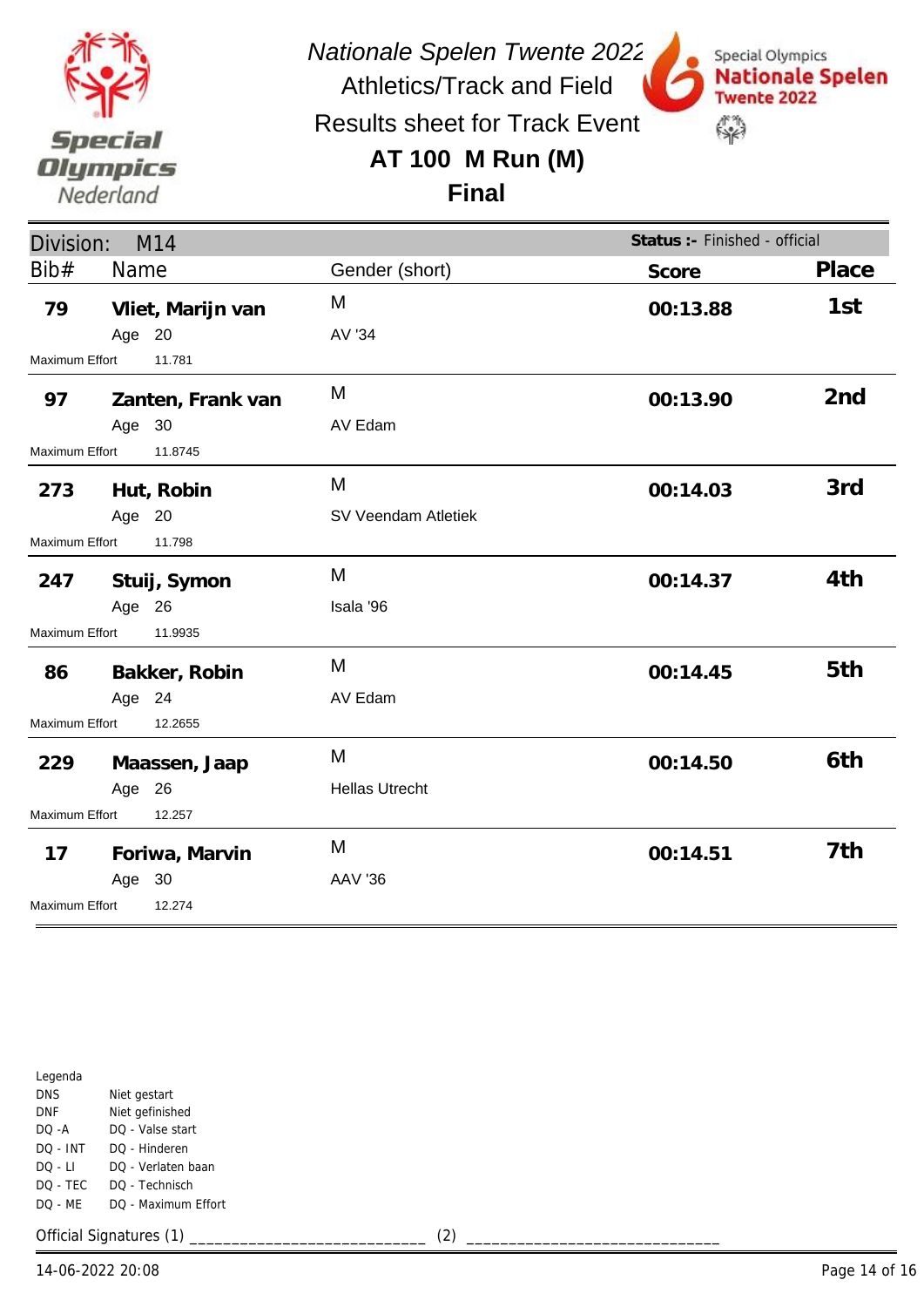

Special Olympics

**Twente 2022** 

\$

**Nationale Spelen** 

Athletics/Track and Field Results sheet for Track Event

### **AT 100 M Run (M)**

#### **Final**

| Division:      |        | M15                  |                        | Status : - Finished - official |                 |
|----------------|--------|----------------------|------------------------|--------------------------------|-----------------|
| Bib#           | Name   |                      | Gender (short)         | Score                          | Place           |
| 159            |        | Fermont, Sebastian   | M                      | 00:13.43                       | 1st             |
|                | Age 21 |                      | <b>AV Scheldesport</b> |                                |                 |
| Maximum Effort |        | 11.424               |                        |                                |                 |
| 77             |        | Venema, Teun         | M                      | 00:13.46                       | 2 <sub>nd</sub> |
|                | Age    | 17                   | AV '34                 |                                |                 |
| Maximum Effort |        | 11.5685              |                        |                                |                 |
| 245            |        | Kerke, Nathan van de | M                      | 00:13.60                       | 3rd             |
|                | Age    | 17                   | Isala '96              |                                |                 |
| Maximum Effort |        | 11.424               |                        |                                |                 |
| 209            |        | Hekhuis, Danick      | M                      | 00:13.96                       | 4th             |
|                | Age    | 18                   | E.A.C. de Sperwers     |                                |                 |
| Maximum Effort |        | 11.7385              |                        |                                |                 |

| Legenda  |                     |
|----------|---------------------|
| DNS      | Niet gestart        |
| DNF      | Niet gefinished     |
| DO -A    | DO - Valse start    |
| DO - INT | DO - Hinderen       |
| DO - LI  | DO - Verlaten baan  |
| DO - TEC | DO - Technisch      |
| DO - MF  | DO - Maximum Effort |
|          |                     |